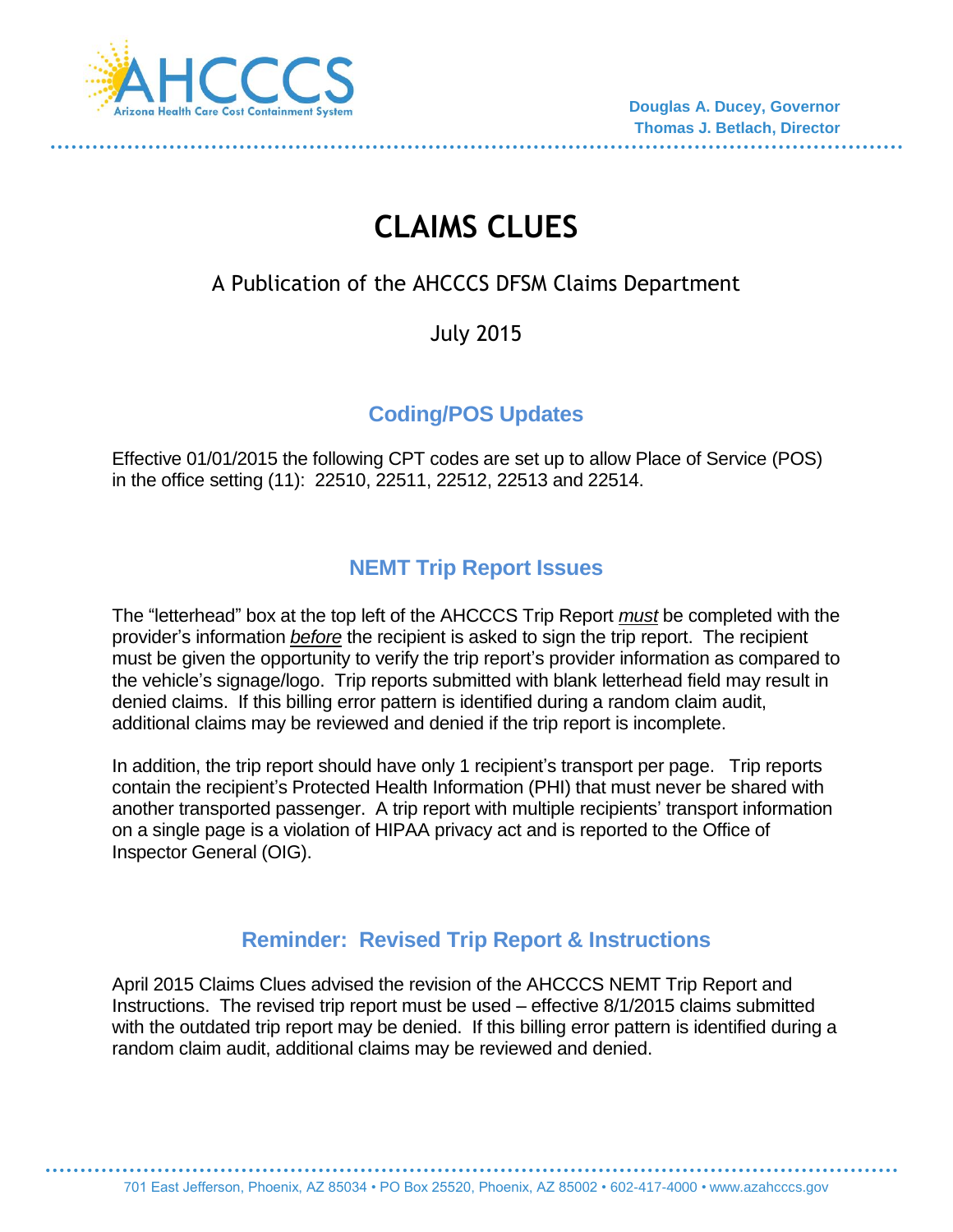#### **Billing FQHC/RHC Claims with a Primary Payer - Correction**

When Medicare is primary payer

Crossover claims are received electronically from the Medicare plan with Medicare's specified coding that will not match to AHCCCS coding requirements which may cause denial or incorrect payment.

The FQHC/RHC provider must submit a void claim (not a "void/replace" as initially advised) and resubmit a corrected 1500 claim with the AHCCCS specified coding and Medicare's EOMB.

On the corrected 1500 claim Medicare's deductible/coinsurance/copay total amount *must* be entered on the T1015 claim line for reimbursement, in the correct Medicare fields. The appropriate EM codes must be billed on successive lines with 0.00 billed amount, leaving the Medicare fields blank (do *not* enter 0's).

The void claim must have section 22 completed as follows:

| <b>22. MEDICAID RESUBMISSION</b> |                       |
|----------------------------------|-----------------------|
| <b>CODE</b>                      | ORIGINAL REF. NO.     |
|                                  | $(crossover claim$ #) |

If the Medicare claim did not crossover to AHCCCS, the FQHC/RHC must submit the 1500 claim with the EOMB. The Medicare deductible/coinsurance/copay total amounts *must* be entered on the T1015 service line, in the correct Medicare fields, for reimbursement. The appropriate EM codes must be billed on successive lines with 0.00 billed amount, leaving the Medicare deductible/coinsurance/copay fields blank (do *not* enter 0's).

#### When another coverage is the primary payer

The FQHC/RHC must submit the claim with the total amount *paid* by the other primary payer entered on the T1015 service line only (OT fields). The appropriate EM codes must be billed on successive lines with 0.00 billed amount, leaving the other payer fields blank (do *not* enter 0's).

A copy of the primary payer's EOB must be included with the claim. Since AHCCCS specifies the T1015 coding, the billing and the EOB coding will not match.